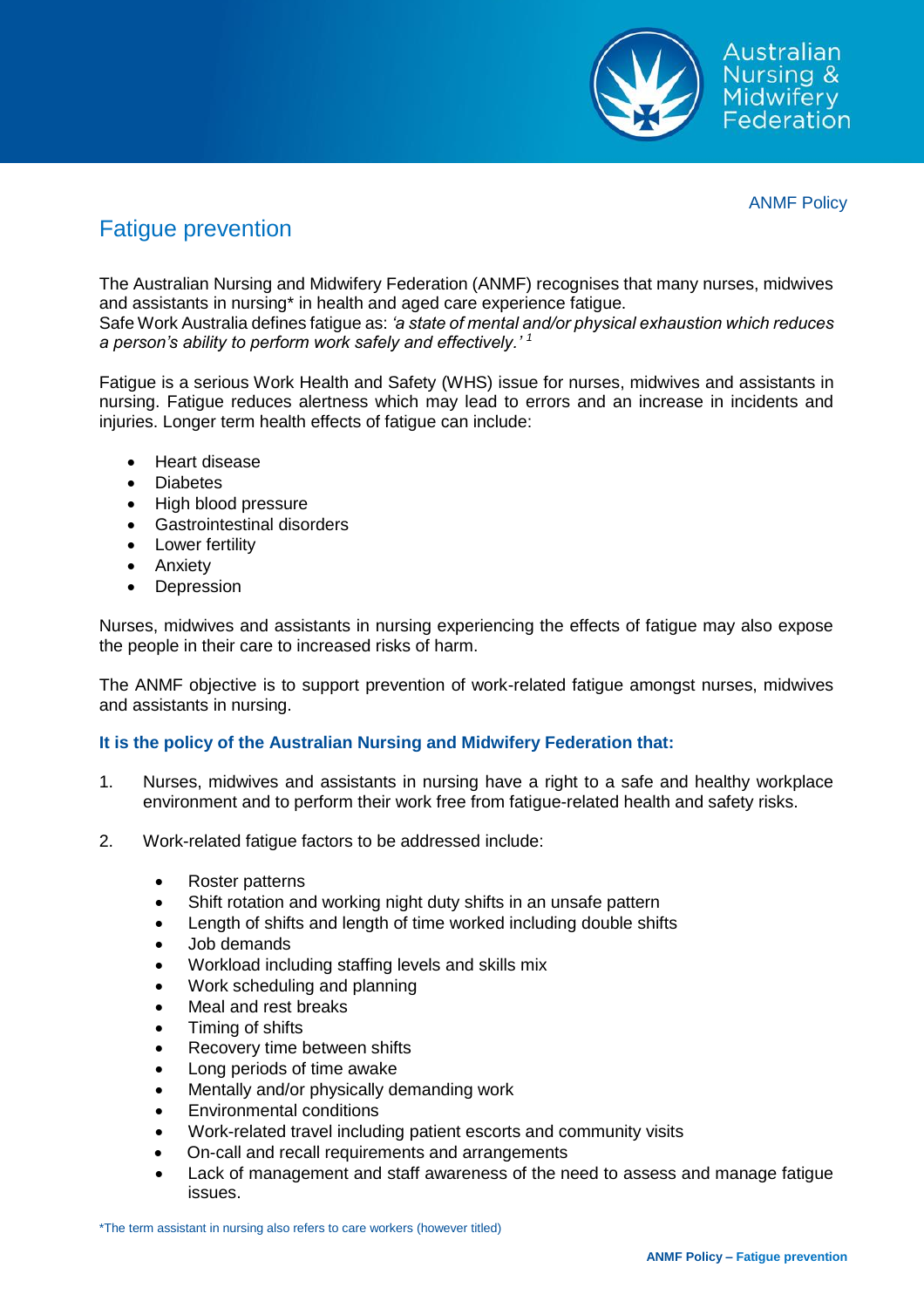

Australian Nursing & **Midwifery** Federation

ANMF Policy

- 3. Factors outside of work time include:
	- Sleep quality and length of sleep
	- Sleep loss
	- Disruption of the internal body clock
	- Social life
	- Worker's lifestyle
	- Family needs
	- Other employment
	- Travel time between work and home
	- Health conditions and medication
- 4. The factors outlined in 2 and 3 above may be interrelated.
- 5. The ANMF expects that employers of nurses, midwives and assistants in nursing meet their obligations under WHS legislation to, so far as is reasonably practicable, provide and maintain a working environment that is safe and without risks to health from fatigue, by providing the following:
	- a) Systems of work that are, so far as is reasonably practicable, safe and without risks to health from fatigue
	- b) Information, instruction, training and supervision to enable nurses, midwives and assistants in nursing to perform their work in a way that is safe and without risks to health from fatigue
	- c) A safe and comfortable work environment, for example, thermal conditions.
- 6. The ANMF expects that employers will prevent fatigue through:
	- a) Development and implementation of a management policy to prevent fatigue
	- b) Implementation of risk management strategies to identify, assess and control fatigue hazards and risks
	- c) Integration of fatigue prevention into all aspects of the workplace and systems, including workplace planning, WHS representation, consultation and issue resolution
	- d) Communication to raise awareness, and active involvement in fatigue prevention
	- e) Action plans which outline management responsibilities, timelines and resource allocation for fatigue prevention at workplace and organisation levels
	- f) Provision of knowledge and skills in fatigue prevention for managers and supervisors
	- g) Provision of flexibility within working arrangements to ensure the retention of the workforce, including older workers, parents returning to work following parental leave, workers with caring responsibilities, and injured workers
	- h) Considering fatigue when investigating incidents and work-related journey incidents including travel home after work.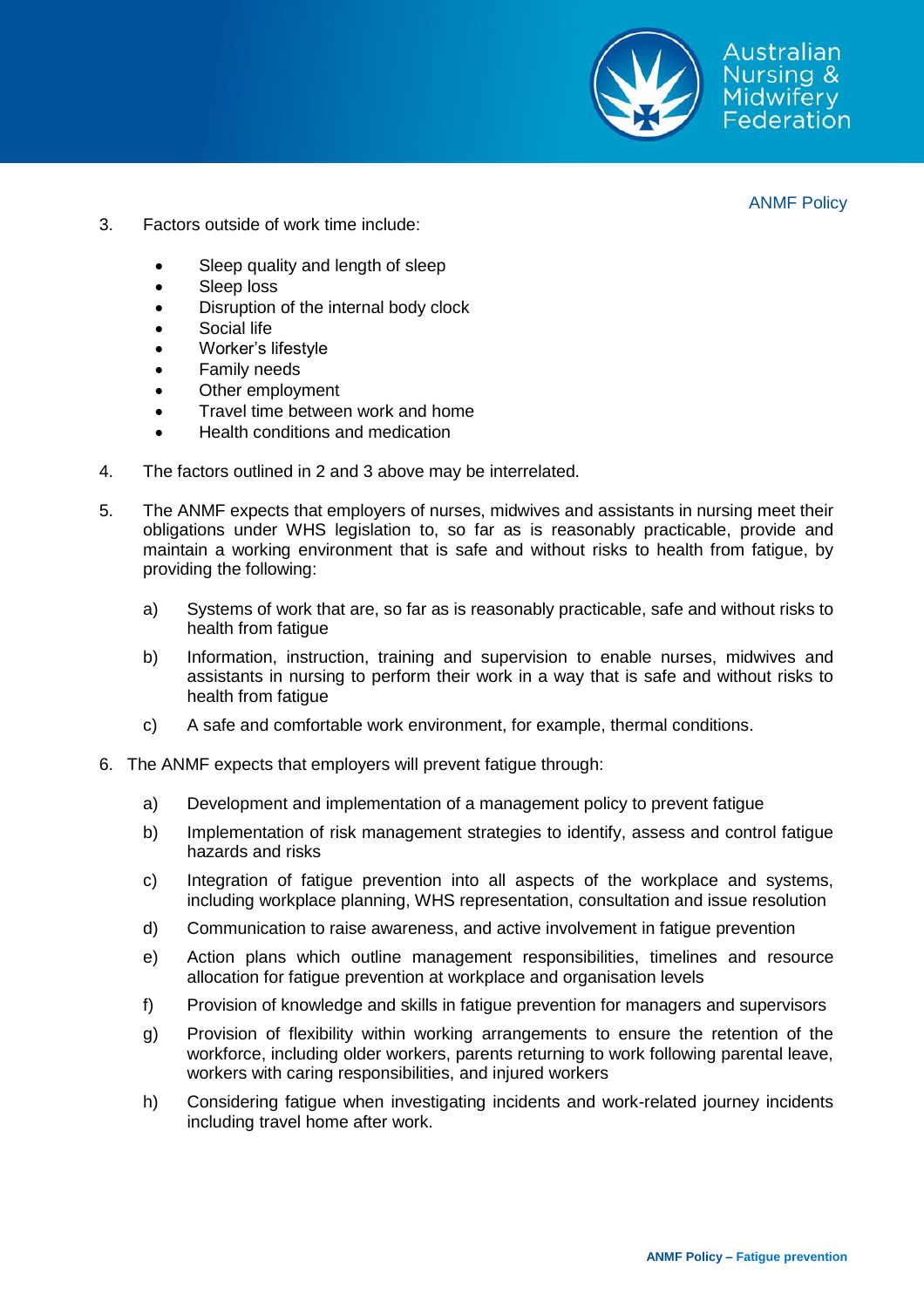

## ANMF Policy

- 7. The ANMF supports a risk management approach, including management responsibility for fatigue, which involves:
	- 7.1 Identifying workplace factors that contribute to fatigue including:
		- a) Mental and physical demands of work, such as job demands, concentrating on tasks for extended periods of time, excessive workload, inappropriate skills mix
		- b) Work scheduling and planning, such as long work hours, inadequate time to recover from work between shifts or erratic roster patterns, and inability to take breaks
		- c) Inadequate staffing numbers resulting in excessive overtime, work intensification and on-call work
		- d) Working at night, when individuals are biologically programmed to sleep
		- e) Working in uncomfortable environmental conditions
		- f) Interaction with other hazards, such as the cumulative effects of muscle fatigue, strains and sprains
		- g) Work-related travel
		- h) Factors outside of work, such as caring responsibilities
		- i) Psychosocial hazards, including workplace violence, bullying and harassment.
	- 7.2 Assessing fatigue risks and prioritising the hazard factors in consultation with employees and Health and Safety Representatives (HSRs).
	- 7.3 Implementing risk control measures which eliminate or minimise fatigue risks.

Risk control measures should address risks associated with:

- a) Work scheduling and planning, such as ensuring adequate nursing and midwifery staffing and roster patterns
- b) Working time, such as allowing for adequate recovery time between shifts
- c) Mental and physical demands of work, such as eliminating excessive mental and physical demands
- d) Environmental conditions, such as ensuring that the workplace and surroundings are well lit, safe and secure, and of comfortable temperature
- e) Ongoing information and training in fatigue assessment, procedures for reporting fatigue, and control strategies
- f) Factors outside of work, such as providing training and information on recognising and avoiding fatigue.
- 8. The ANMF supports the prevention of fatigue through our work health and safety (WHS) and industrial activities, including through provisions in enterprise agreements on work hours, breaks, overtime, on-call, staffing levels, workload and skill mix.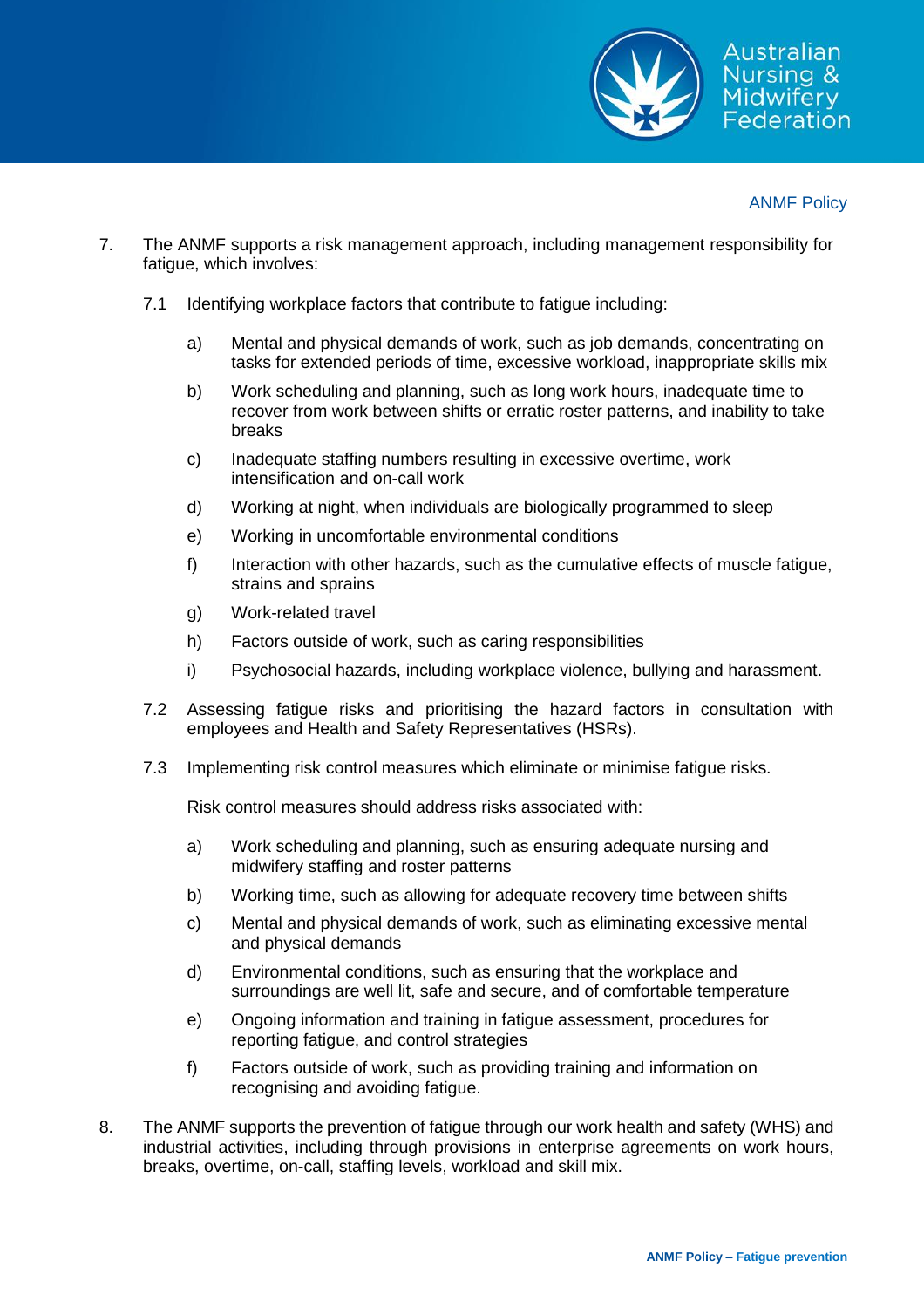

Australian ursing & Midwiferv ederation

### ANMF Policy

9. The ANMF considers that prevention of fatigue must involve consultation between employers, HSRs and affected employees.

Consultation must occur when:

- a) Identifying where fatigue is a workplace hazard
- b) Planning and designing work schedules and rosters
- c) Assessing fatigue risks
- d) Deciding how fatigue is to be controlled
- e) Changes are proposed to working hours, work schedules and working procedures
- f) Developing each step of the risk management approach
- g) Making decisions about providing information and training on fatigue
- h) An incident occurs, where fatigue may be a contributing factor
- i) Changes are proposed to rostering, staffing and/or skill mix.
- 10. The ANMF assists Health and Safety Representatives (HSRs) and WHS committee members in undertaking their role who are involved in prevention of fatigue by supporting:
	- a) Representation of workers
	- b) Health and Safety Committee (HSC) formulation, review and dissemination of plans for prevention of fatigue
	- c) WHS issue resolution
	- d) The issuing of a Provisional Improvement Notice (PIN) or a request for Inspectors to attend the workplace if employers have not acted to resolve fatigue issues after consultation with HSRs.
- 11. The ANMF will encourage WHS Regulators to take action on the prevention of fatigue by:
	- a) Development and distribution of guidance across health and aged care
	- b) Providing skills and guidance in fatigue prevention for inspectors
	- c) Inspector visits to targeted workplaces
	- d) Reviews of the impact of shift work on cancer and cardiovascular disease
	- e) Inclusion of prevention of fatigue in business plans for health and aged care
	- f) Development and implementation of codes and guidance on fatigue prevention under the national WHS system.
	- g) Enforcement of WHS legislation, including strategic prosecutions.
- 12. The ANMF addresses the causes of fatigue, where possible, in enterprise agreements.
- 13. The ANMF encourages workplace delegates to work with HSRs on the prevention of fatigue.